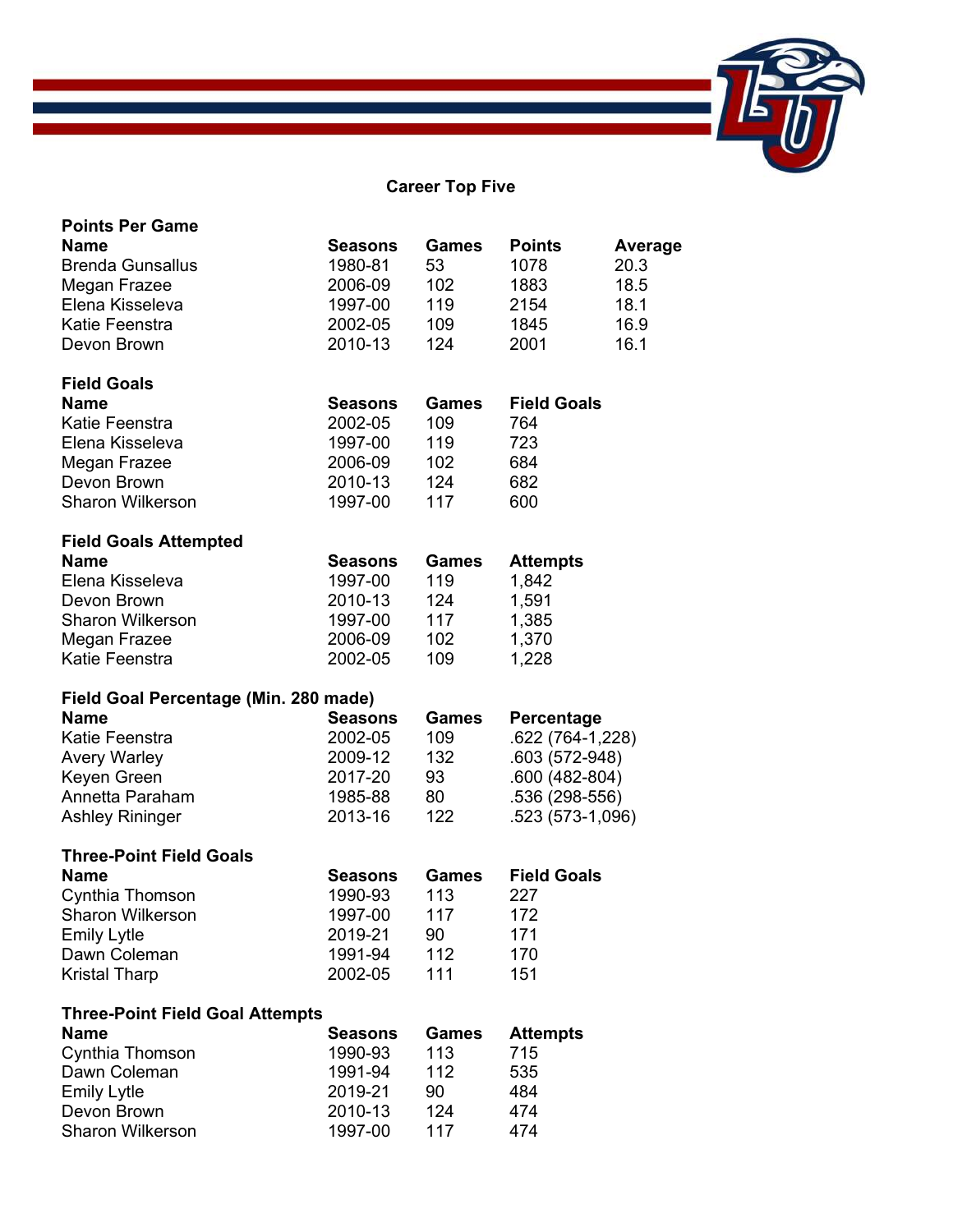| Three-Point Field Goal Percentage (Min. 100 made) |                |              |                           |         |  |  |  |
|---------------------------------------------------|----------------|--------------|---------------------------|---------|--|--|--|
| <b>Name</b>                                       | <b>Seasons</b> | <b>Games</b> | Percentage                |         |  |  |  |
| Sarah Wilkerson                                   | 1997-00        | 112          | .397 (104-262)            |         |  |  |  |
| <b>Sharon Wilkerson</b>                           | 1997-00        | 117          | .363 (172-474)            |         |  |  |  |
| <b>Kristal Tharp</b>                              | 2002-05        | 111          | .358 (151-422)            |         |  |  |  |
| Reagan Miller                                     | 2012-14        | 98           | .356 (132-371)            |         |  |  |  |
| <b>Emily Lytle</b>                                | 2019-21        | 90           | .353 (171-484)            |         |  |  |  |
|                                                   |                |              |                           |         |  |  |  |
| <b>Free Throws</b>                                |                |              |                           |         |  |  |  |
| <b>Name</b>                                       | <b>Seasons</b> | <b>Games</b> | <b>Free Throws</b>        |         |  |  |  |
| Elena Kisseleva                                   | 1997-00        | 119          | 605                       |         |  |  |  |
| Devon Brown                                       | 2010-13        | 124          | 487                       |         |  |  |  |
| Megan Frazee                                      | 2006-09        | 102          | 417                       |         |  |  |  |
| <b>Sharon Wilkerson</b>                           | 1997-00        | 117          | 361                       |         |  |  |  |
| Sarah Wilkerson                                   | 1997-00        | 112          | 345                       |         |  |  |  |
| <b>Free Throws Attempted</b>                      |                |              |                           |         |  |  |  |
| <b>Name</b>                                       | <b>Seasons</b> | <b>Games</b> | <b>Attempted</b>          |         |  |  |  |
| Elena Kisseleva                                   | 1997-00        | 119          | 799                       |         |  |  |  |
| Devon Brown                                       | 2010-13        | 124          | 632                       |         |  |  |  |
| Megan Frazee                                      | 2006-09        | 102          | 518                       |         |  |  |  |
| Katie Feenstra                                    | 2002-05        | 109          | 504                       |         |  |  |  |
| <b>Avery Warley</b>                               | 2009-12        | 132          | 503                       |         |  |  |  |
|                                                   |                |              |                           |         |  |  |  |
| Free Throw Percentage (Min. 200 made)             |                |              |                           |         |  |  |  |
| <b>Name</b>                                       | Seasons        | <b>Games</b> | <b>Percentage</b>         |         |  |  |  |
| Megan Frazee                                      | 2006-09        | 102          | .805 (417-518)            |         |  |  |  |
| <b>Emily Lytle</b>                                | 2019-21        | 90           | .803 (224-279)            |         |  |  |  |
| Kristi Mercer                                     | 1988-89        | 52           | .792 (240-303)            |         |  |  |  |
| Sadalia Ellis                                     | 2013-16        | 125          | .774 (205-265)            |         |  |  |  |
| <b>Sharon Wilkerson</b>                           | 1997-00        | 117          | .773 (361-467)            |         |  |  |  |
| <b>Rebounds</b>                                   |                |              |                           |         |  |  |  |
| <b>Name</b>                                       | <b>Seasons</b> | <b>Games</b> | <b>Rebounds</b>           | Average |  |  |  |
| <b>Avery Warley</b>                               | 2009-12        | 132          | 1,282                     | 9.7     |  |  |  |
| Katie Feenstra                                    | 2002-05        | 109          | 1,033                     | 9.5     |  |  |  |
| <b>Sharon Snodgrass</b>                           | 1979-82        | 100          | 1,026                     | 10.3    |  |  |  |
| <b>Ashley Rininger</b>                            | 2013-16        | 122          | 952                       | 7.8     |  |  |  |
| Megan Frazee                                      | 2006-09        | 102          | 951                       | 9.3     |  |  |  |
|                                                   |                |              |                           |         |  |  |  |
| <b>Offensive Rebounds</b>                         |                |              |                           |         |  |  |  |
| <b>Name</b>                                       | <b>Seasons</b> |              | <b>Offensive Rebounds</b> |         |  |  |  |
| <b>Avery Warley</b>                               | 2009-12        | 524          |                           |         |  |  |  |
| Katie Feenstra                                    | 2002-05        | 397          |                           |         |  |  |  |
| <b>Sharon Snodgrass</b>                           | 1979-82        | 397          |                           |         |  |  |  |
| <b>Ashley Rininger</b>                            | 2013-16        | 377          |                           |         |  |  |  |
| Katelyn Adams                                     | 2013-16        | 345          |                           |         |  |  |  |
| <b>Defensive Rebounds</b>                         |                |              |                           |         |  |  |  |
| <b>Name</b>                                       | <b>Seasons</b> |              | <b>Defensive Rebounds</b> |         |  |  |  |
| <b>Avery Warley</b>                               | 2009-12        | 758          |                           |         |  |  |  |
| Katie Feenstra                                    | 2002-05        | 636          |                           |         |  |  |  |
| <b>Sharon Snodgrass</b>                           | 1979-82        | 629          |                           |         |  |  |  |
| <b>Bridgette Rettstatt</b>                        | 2018-22        | 613          |                           |         |  |  |  |
| Megan Frazee                                      | 2006-09        | 613          |                           |         |  |  |  |
|                                                   |                |              |                           |         |  |  |  |